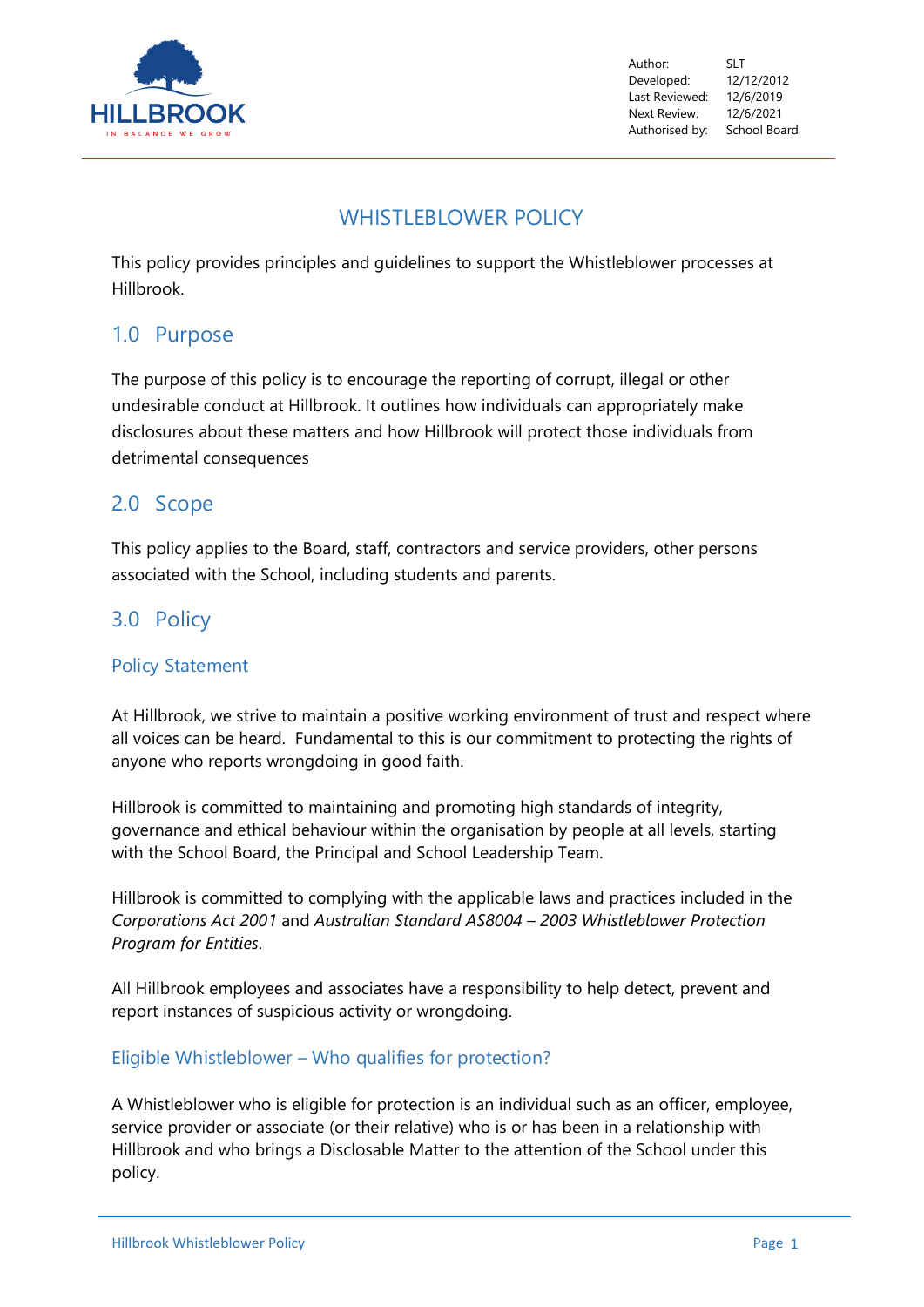## Disclosable Matter – What kind of disclosures can be made under this policy?

A disclosure is eligible for protection if it relates to actual or suspected conduct within Hillbrook that is:

- misconduct, or an improper state of affairs or circumstances in relation to Hillbrook
- contravention of the Corporations Act 2001
- conduct that represents a danger to the community or the financial system of the School
- an offence against any other law of the Commonwealth that is punishable by imprisonment for 12 months or more.

## Eligible Recipients – To whom should a disclosure be made?

Disclosures qualify for protection if they are made to eligible recipients. Those belong to the following categories of persons:

- a senior manager of Hillbrook
- the Whistleblower Investigations Officer of Hillbrook
- an auditor, or a member of an audit team conducting an audit of Hillbrook.

Disclosures made to a legal practitioner for obtaining legal advice or legal representation are also protected.

Under exceptional circumstances, the law makes provisions for whistleblowing disclosures to professional journalists and members of parliament. These are called "emergency disclosures" and "public interest disclosures"; however, they require strict adherence to prescribed processes before being made to qualify for protection.

#### **Detriment**

This policy seeks to prevent Whistleblowers from Detriment, which includes the following:

- dismissal of an employee
- injury of an employee in his or her employment
- alteration of an employee's position or duties to his or her disadvantage
- discrimination between an employee and other employees of the same employer
- harassment or intimidation of a person
- harm or injury to a person, including psychological harm
- damage to a person's property
- damage to a person's reputation
- damage to a person's business or financial position
- any other damage to a person.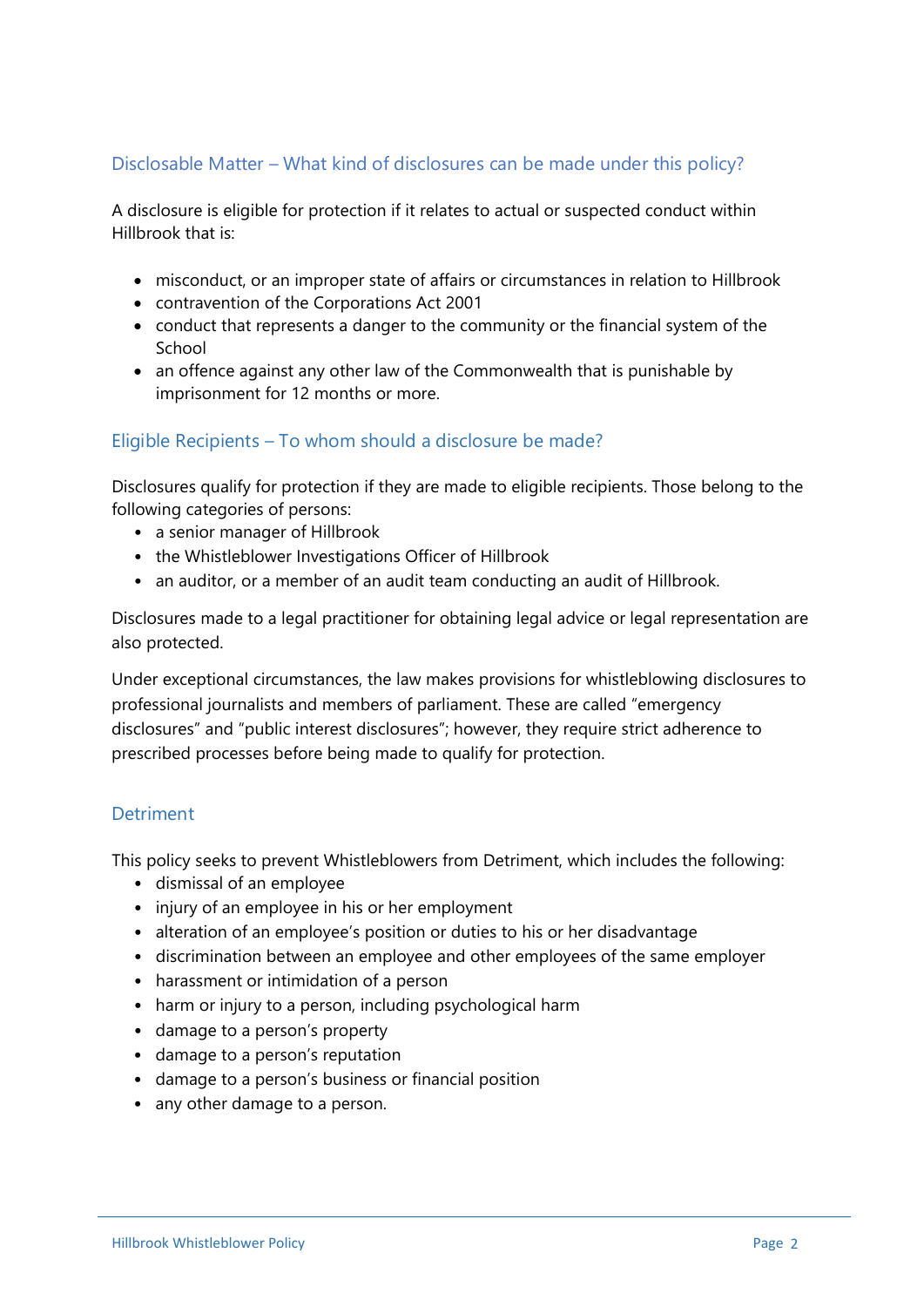#### Whistleblower Investigation Officer

The Principal is appointed as a Whistleblower Investigations Officer and will investigate the substance of the complaint to determine whether there is evidence in support of the matters raised or to refute the report.

The Whistleblower Investigations Officer can be contacted by the following means:

- email: Geoff.Newton@hillbrook.qld.edu.au
- phone: 3354 3422
- *in person:*
- anonymously.

#### Whistleblower Protection Officer

The Chief Financial Officer is appointed as a Whistleblower Protection Officer and will safeguard the interests of the Whistleblower in terms of this policy and any applicable legislation and standards. The Whistleblower Protection Officer will be readily accessible by all staff and will have direct, unfettered access to independent financial, legal and operational advisers as required.

The Whistleblower Protection Officer can be contacted by the following means:

- email: Bronwyn.Wearne@hillbrook.qld.edu.au
- phone: 3354 6469
- *in person:*
- other:

The responsibilities of the Whistleblower Protection Officer and Whistleblower Investigations Officer will not reside in the same person. They should operate, and be seen to operate, independently of each other and should act in such a way that they discharge the two quite separate functions independently of each other.

## Reporting

Hillbrook is committed to providing a safe, reliable and confidential way of reporting any Disclosable Matters. A report under this Policy can be made if individuals falling into the category of Eligible Whistleblower have grounds to suspect that Disclosable Matters have taken place.

A report can be made to any of the following persons, noting it may depend on the matter and the person who is the subject of the matter:

- Principal/Deputy Principals
- Whistleblower Investigations Officer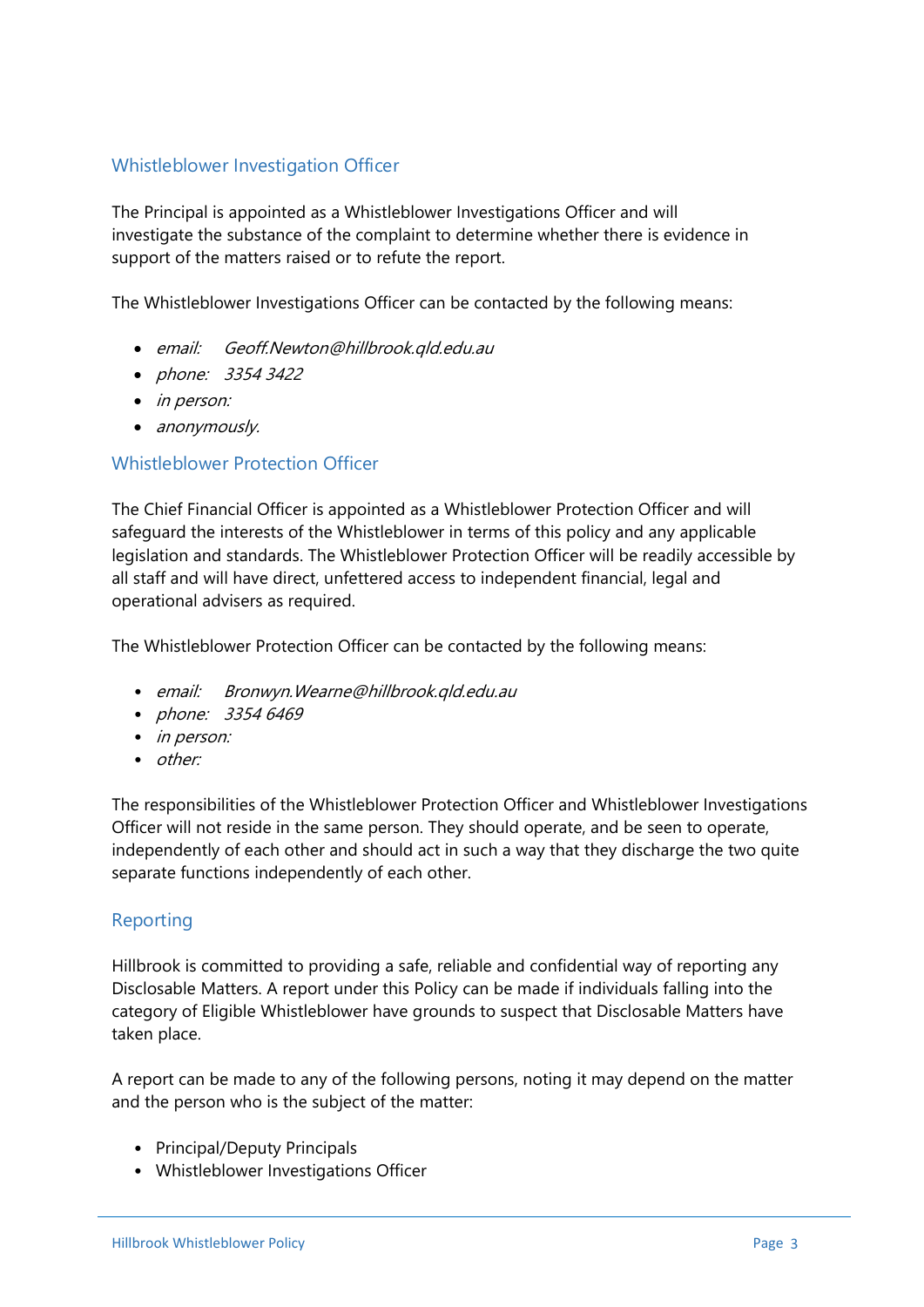- Board Chair
- other Eligible Recipients as defined in Section 4.0.

At any stage, a person in the list above can be skipped if that person is the subject of the report or if the Whistleblower has another reason to believe that the person is not likely to deal with the report properly. While reports can be made anonymously if preferred, this may affect the ability to investigate the matter properly and to communicate with the Whistleblower about the report.

#### Investigation

Investigation processes will vary depending on the precise nature of the conduct being investigated. The purpose of the investigation is to determine whether or not concerns are substantiated, with a view to rectifying any wrongdoing uncovered to the extent that this is practicable in all the circumstances.

The investigation will be thorough, objective, fair and independent of the Whistleblower and anyone who is the subject of the Disclosable Matter. The investigation will also have proper regard to the principles set out in the Australian Standard AS8004-2003 on Whistleblower Protection Program for Entities.

The Whistleblower will receive feedback regarding the investigation arising from their report, subject to considerations of the privacy of anyone who is the subject of the Disclosable Matter and standard confidentiality requirements.

## **Protections**

The Australian Securities & Investment Commission (ASIC) provides general information about [protections available to whistleblowers.](https://asic.gov.au/about-asic/asic-investigations-and-enforcement/whistleblowing/guidance-for-whistleblowers/) 

At Hillbrook, a Whistleblower will not be disadvantaged by having made a report. This includes not being disadvantaged by way of dismissal, demotion, any form of harassment, discrimination or current or future bias (see definition of "Detriment" above). This protection extends to the Whistleblower's colleagues and relatives.

If reprisals are taken or are claimed to have been taken against a Whistleblower, the Whistleblower Protection Officer will investigate the matter and recommend appropriate action be taken. The Whistleblower has a right to make requests through the Whistleblower Protection Officer for positive actions of protection to be taken.

Hillbrook will keep the reporting confidential and secure within the law. It will not disclose the identity of a Whistleblower, nor disclose information that is likely to lead to the identification of the Whistleblower, unless required under law.